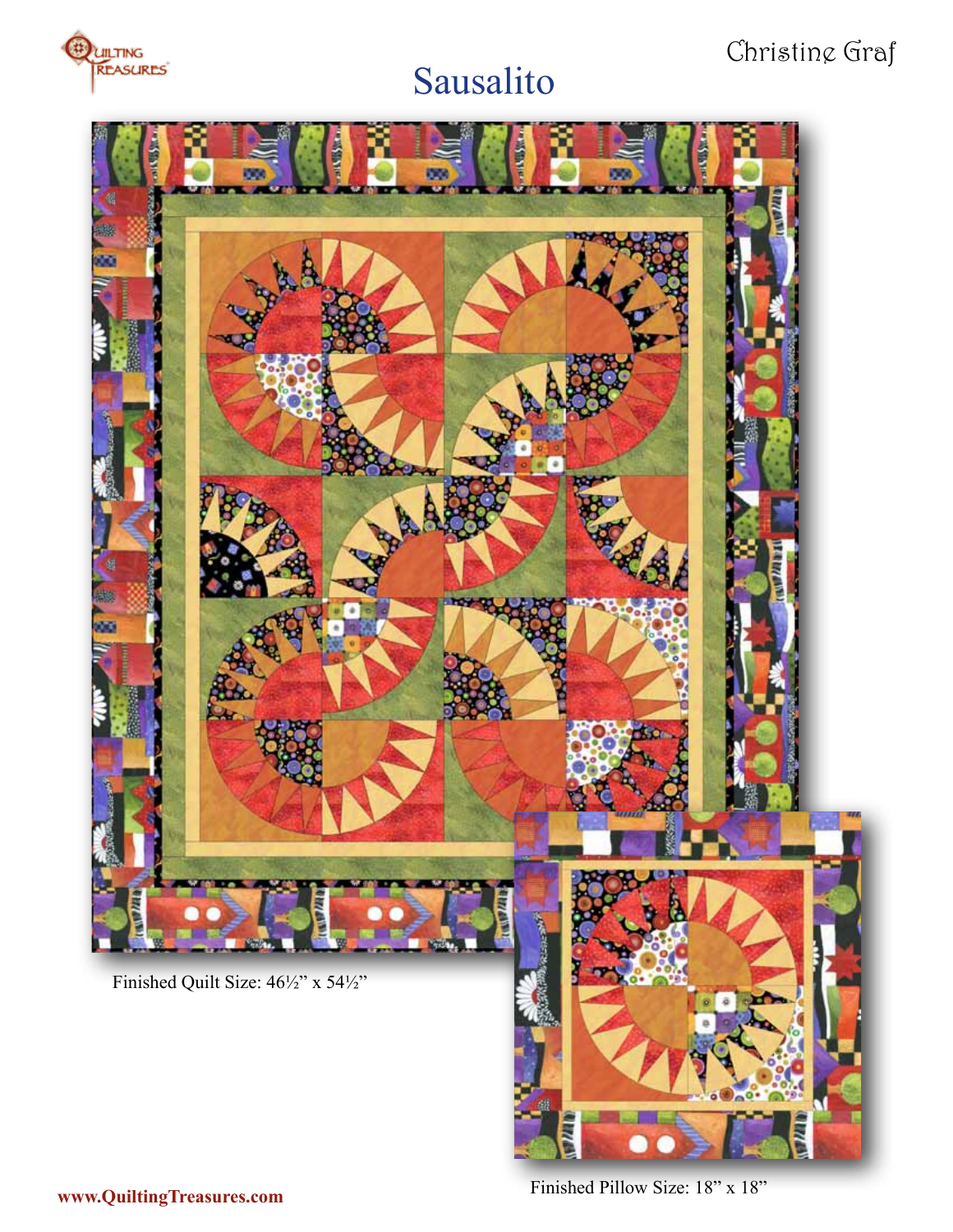









22220 R 22221 S 22221 E 22216 J



22217 O 22221 O 222218 J 222220 G











22218 Z 22213 J 22215 J

| <b>Sausalito Quilt</b>               |                |  |
|--------------------------------------|----------------|--|
| <b>FABRIC</b><br><b>REQUIREMENTS</b> |                |  |
| Design                               | Yards          |  |
| 22220 R                              | $\frac{7}{8}$  |  |
| 22221 S                              | $\frac{3}{4}$  |  |
| 22221 E                              | 1              |  |
| 22216 J                              | 1              |  |
| (inc binding)                        |                |  |
| 22217 <sub>0</sub>                   | $\frac{3}{8}$  |  |
| 22221 O                              | $\frac{1}{2}$  |  |
| 22218 J                              | $\frac{7}{8}$  |  |
| 22220 G                              | $1\frac{1}{4}$ |  |
| 22218 Z                              | $\frac{3}{8}$  |  |
| 22213 J                              | 1              |  |
| 22215 J<br>(backing)                 | $3\frac{1}{8}$ |  |

| Sausalito Pillow                                 |               |  |
|--------------------------------------------------|---------------|--|
| <b>FABRIC</b><br><b>REOUIRE-</b><br><b>MENTS</b> |               |  |
| Design                                           | Yards         |  |
| 22218 Z                                          | $\frac{3}{8}$ |  |
| 22218 J                                          | $\frac{3}{8}$ |  |
| 22221 E                                          | $\frac{1}{4}$ |  |
| 22217 Q                                          | $\frac{1}{4}$ |  |
| 22220 R                                          | $\frac{3}{8}$ |  |
| 22221 S                                          | $\frac{1}{4}$ |  |
| 22221 Q                                          | $\frac{3}{8}$ |  |
| 22213 J                                          | $\frac{1}{4}$ |  |
| 22215 J<br>(backing)                             | $\frac{5}{8}$ |  |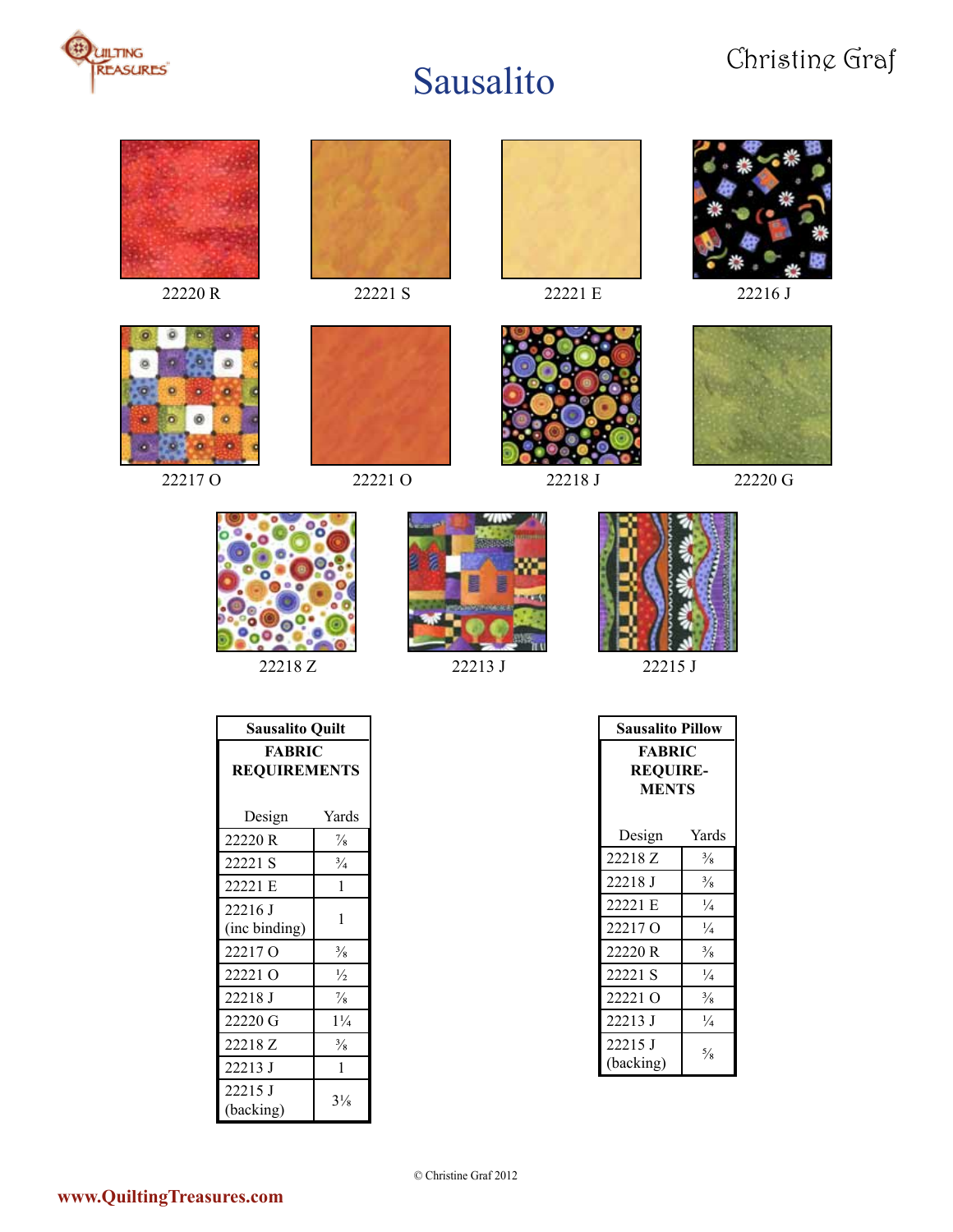

Designed by Wendy Sheppard Approximate Finished size: 46½" x 54½" Block Size: 8" Number of Blocks: 20 Skill Level: Advanced Intermediate

*\*Note: Previous foundation piecing experience strongly recommended.*

#### **Additional Supplies:**

- Quart sized zip lock bags, at least 20 bags
- Labels for the zip lock bags

#### **How to prepare for foundation piecing a New York Beauty block:**

Be sure printer settings are set at "No Scaling". For each block in the quilt, print a copy of the "Sausalito 8"Quilt Block Foundation". There are 20 blocks in this quilt. It is recommended that you make a couple of practice blocks before starting on the blocks for the quilt, make extra copies of the "Sausalito 8" Quilt Block Foundation"for these.

#### **New York Beauty 8" finished Block:**



Each block consists of 1 quarter circle (B1), 1 corner arc (C1), 5 ray spikes (A2, A4, A6, A8, A10), 4 full background spikes (A3, A5, A7, A9) and 2 half background spikes (A1, A11; these 2 pieces mirror each other).

To maximize fabric use, Cutting Templates are provided for the fabrics for paper piecing the "spikes". Use these with the 4 **⅛**" x **WOF** strips. Pin the cutting template to the fabric strip as shown below. Cut with your rotary ruler and cutter.

"Sausalito strip cutting template A1 and A11"



"Sausalito strip cutting template A2 A4 A6 A8 A10"



"Sausalito strip cutting template A3 A5 A7 A9"



To cut pieces C1 and B1; pin the templates to the fabric strips as shown in the diagrams below.

Cutting pieces B1 and C1 together diagram (9" strip)



Cutting piece B1 alone diagram (6" strip)



*Note: After cutting each of the pieces for the block, place them in the zip lock bag labeled with the corresponding block number. The number of the block that contains each piece is listed in bold print with the cutting directions. See the* **example** *below;*

#### **Burnt gold fabric (22221S)**

• Cut 1 strip @ 9" x **WOF**; sub cut Two C1 and two B1 pieces.

C1 blocks; **1, 17←Block numbers.**

B1 blocks; **3, 18←Block numbers.**

Trim strip to 4 **⅛**" wide; cut 2 half background spikes and 4 full background spikes.

A1, 3, 5, 7, 9, 11 Background Spikes (1 block); **4←Block number.**

• Cut 1 strip @ 4**⅛**" x **WOF**; 15 ray spikes. A2, 4, 6, 8, 10 Ray Spikes (3 blocks); **5, 13, 15←Block numbers.**

*Note: Remember that each block will need 5 ray spikes (A2, A4, A6, A8, and A10), 4 full background spikes (A3, A5, A7, and A9) and 1 each of the half back ground spikes (A1 & A11).*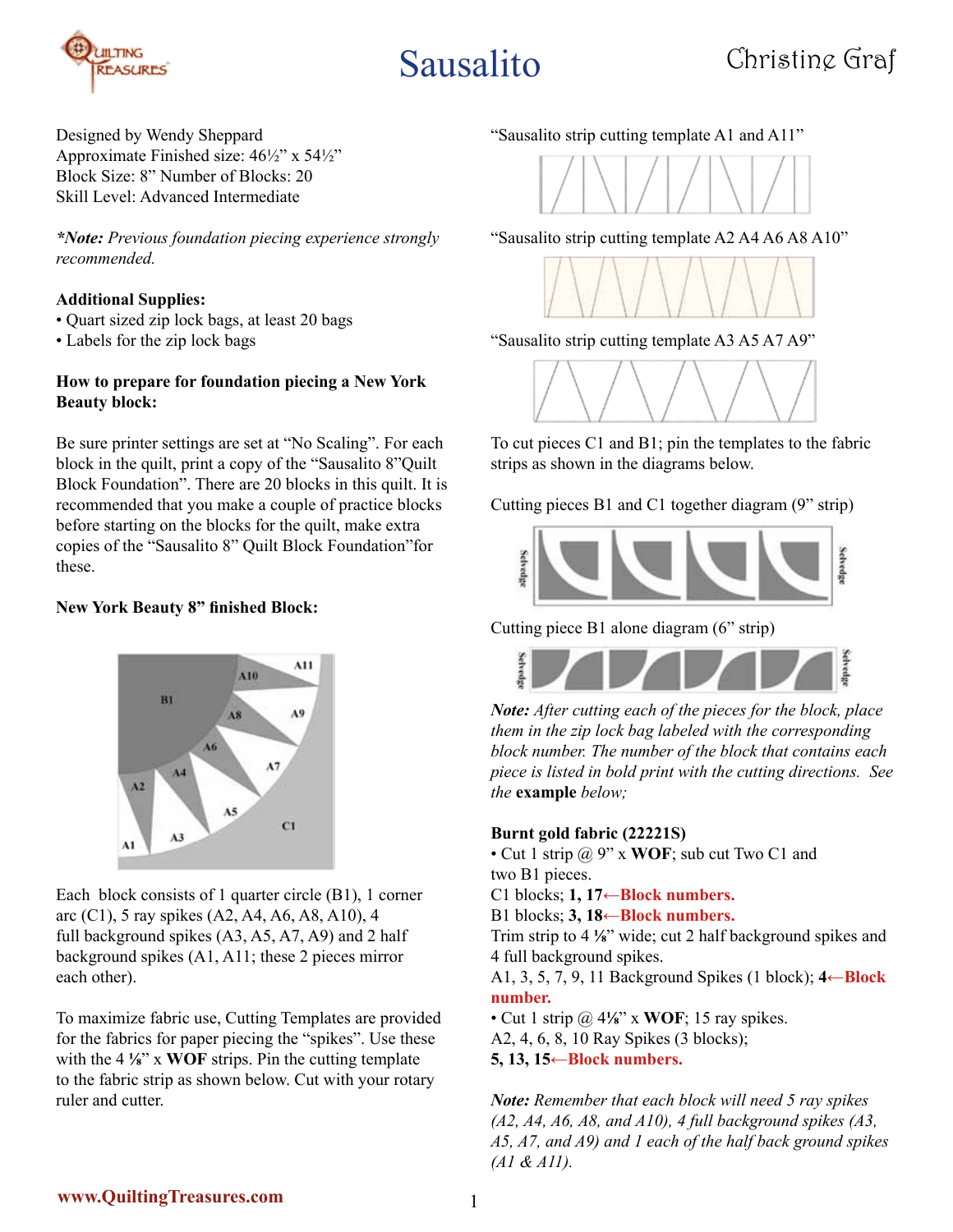

### **Cutting Directions:**

 $WOF = width of fabric$ 

### **House print fabric (22213J)**

• Cut 6 strips @ 4 ½" x **WOF**; join the strips using diagonal seams, sub cut 4  $\omega$  4  $\frac{1}{2}$ " x 46  $\frac{1}{2}$ ".

### **House and floral on black print fabric (22216J)**

• Cut 5 strips  $\omega$  1" x **WOF**; sub cut 2  $\omega$  1" x 38  $\frac{1}{2}$ ", join the remaining strips using diagonal seams, and cut  $2$  (a) 1" x 45  $\frac{1}{2}$ " • Cut 1 strip @ 6" x **WOF**; sub cut one B1 piece. B1 block; **9**. • Trim strip to 4 <sup>1</sup>/<sub>8</sub><sup>"</sup> wide; cut 5 ray spikes.

A2, 4, 6, 8, 10 Ray Spikes (1 block); **4**.

### **Green dots fabric (22220G)**

• Cut 5 strips  $\omega$  2" x **WOF**; sub cut 2  $\omega$  2" x 37  $\frac{1}{2}$ ", join the remaining strips using diagonal seams, and cut 2  $\omega$  2" x 42  $\frac{1}{2}$ ". • Cut 3 strips @ 9" x **WOF**; sub cut nine C1 pieces. C1 blocks; **3, 5, 7, 8, 10, 11, 13, 14, 19**.

### **Light tan fabric (22221E)**

• Cut 4 strips  $\omega$  1 ½" x **WOF**; sub cut 2  $\omega$  1 ½" x 34 ½" and 2  $\omega$  1  $\frac{1}{2}$ " x 40  $\frac{1}{2}$ ". • Cut 3 strips @ 4 ⅛" x **WOF**; 16 half background spikes and 32 full background spikes A1, 3, 5, 7, 9, 11. Background Spikes (8 blocks); **2, 3, 6, 7, 10, 15, 16, 18** • Cut 1 strip  $\omega$  4 <sup>1</sup>/<sub>8</sub>" x **WOF**; 20 ray spikes. A2, 4, 6, 8, 10 Ray Spikes (4 blocks); **9, 11, 12, 14**.

#### **Burnt gold fabric (22221S)**

• Cut 1 strip @ 9" x **WOF**; sub cut two C1 and two B1 pieces C1 blocks; **1, 17** B1 blocks; **3, 18**. Trim strip to 4 ⅛" wide; cut 2 half background spikes and 4 full background spikes. A1, 3, 5, 7, 9, 11 Background Spikes (1 block); **4**. • Cut 1 strip @ 4 **⅛**" x **WOF**; 15 ray spikes. A2, 4, 6, 8, 10 Ray Spikes (3 blocks); **5, 13, 15**.

#### **Burnt orange fabric (22221O)**

• Cut 1 strip @ 9" x **WOF**; sub cut One C1 and four B1 pieces. C1 blocks; **2**. B1 blocks; **4, 10, 12, 19**. Trim strip to 4 ⅛" wide; cut 4 half background spikes. and 8 full background spikes. A1, 3, 5, 7, 9, 11 Background Spikes (2 blocks); **1, 19**. • Cut 1 strip  $\omega$  4 <sup>1</sup>/<sub>8</sub>" x **WOF**; 20 ray spikes. A2, 4, 6, 8, 10 Ray Spikes (4 blocks); **6, 8, 16, 17**.

#### **Red dots print fabric (22220R)**

• Cut 1 strip @ 9" x **WOF**; sub cut three C1 and four B1 pieces. C1 blocks; **9, 12, 18**. B1 blocks; **1, 6, 13, 16**. • Cut 3 strips @ 4 ⅛" x **WOF**; 12 half background spikes and 24 full background spikes. A1, 3, 5, 7, 9, 11 Background Spikes (6 blocks); **5, 8, 11, 14, 17, 20**. • Cut 1 strip  $\omega$  4  $\frac{1}{8}$ " x **WOF**; 20 ray spikes. A2, 4, 6, 8, 10 Ray Spikes (4 blocks); **2, 3, 18, 19**.

#### **Circles on black print fabric (22218J)**

• Cut 1 strip @ 9" x **WOF**; sub cut four C1 and five B1 pieces.

C1 blocks; **4, 6, 15, 20.** B1 blocks; **2, 8, 11, 15, 17**. • Cut 3 strips @ 4 ⅛" x **WOF**; 6 half background spikes and 12 full background spikes. A1, 3, 5, 7, 9, 11 Background Spikes (3 blocks); **9, 12, 13**.

• Cut 1 strip  $\omega$  4 <sup>1</sup>/<sub>8</sub>" x **WOF**; 20 ray spikes. A2, 4, 6, 8, 10 Ray Spikes (4 blocks); **1, 7, 10, 20**.

### **Circles on white print fabric (22218Z)**

• Cut 1 strip @ 9" x WOF; sub cut One C1 and two B1 pieces. C1 blocks; **16**. B1 blocks; **5, 20**.

#### **Patchwork print fabric (22217O)**

• Cut 1 strip  $\omega$  9" x WOF; sub cut Two B1 pieces. B1 blocks; **7, 14**.

*\*Note: Use your favorite foundation piecing method to construct the blocks or look for tutorials on the internet specifically for making a New York Beauty block. Try different foundation piecing and block assembly techniques on your practice blocks. If you do this before you start you will have an easier time of making the quilt blocks and achieve a better outcome as a result.*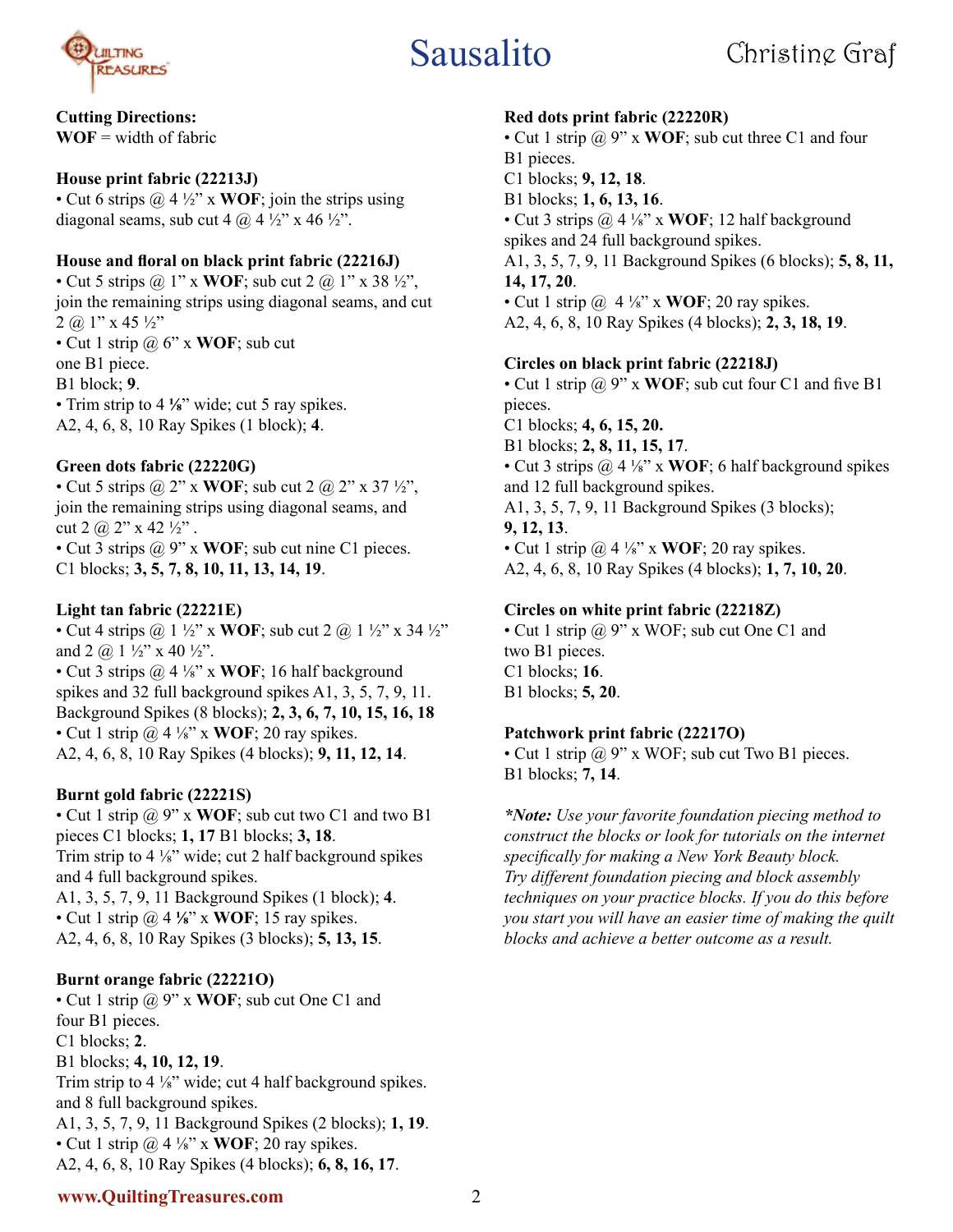

#### **Block Assembly (finished size 8"):**

Using block #1 as an example,

1. Sew the circles on black A2, 4, 6, 8, 10 pieces and the burnt orange A1, 3, 5, 7, 9, 11 pieces to the foundation paper. After all the pieces are sewn, trim the unit on the cutting line, do not trim the ¼" seam allowance. Remove the paper.



2. Sew the red dot B1 piece to the spikes. Find the center of both the pieces by folding them in half. Match the centers. Stitch with the red dot B1 piece on the bottom. Press the seam towards B1. Do not clip the seam allowance, try letting the fabric stretch. If the fabric doesn't give, then make very shallow clips along the curve.



3. Sew the burnt gold C1 piece to the spikes. Find the center of both the pieces by folding them in half. Match the centers. Stitch with the burnt gold C1 piece on the top. Press the seam towards C1. Do not clip the seam allowance, try letting the fabric stretch. If the fabric doesn't give, then make very shallow clips along the curve.



4. Follow steps  $1 - 3$  to make blocks #2 through #20.

#### **Quilt Center Assembly:**

1. Arrange the finished blocks as shown in the layout diagram below.



2. Sew the rows of 4 blocks together. Press the seams for each row to one side. Press the seams of every other row in the opposite direction, so that they will interlock when the rows are joined.

3. Sew the rows together to complete the quilt center. Press the seams to one side.

4. Sew two light tan  $1\frac{1}{2}$ " x 40  $\frac{1}{2}$ " strips to the sides of the quilt center. Press the seams toward the light tan strips.

5. Sew two light tan  $1\frac{1}{2}$ " x 34  $\frac{1}{2}$ " strips to the top  $\&$ bottom of the quilt center. Press the seams toward the light tan strips.

6. Sew two green dots  $2^{\prime\prime}$  x 42  $\frac{1}{2}^{\prime\prime}$  strips to the sides of the quilt center. Press the seams toward the green dot strips.

7. Sew two green dots 2" x 37  $\frac{1}{2}$ " strips to the top & bottom of the quilt center. Press the seams toward the green dot strips.

8. Sew two  $1''$  x 45  $\frac{1}{2}''$  house and floral on black print strips on the sides of the quilt center. Press the seams toward the house and floral strips.

9. Sew two  $1$ " x 38  $\frac{1}{2}$ " house and floral on black print strips on the top & bottom the quilt center. Press the seams toward the house and floral strips.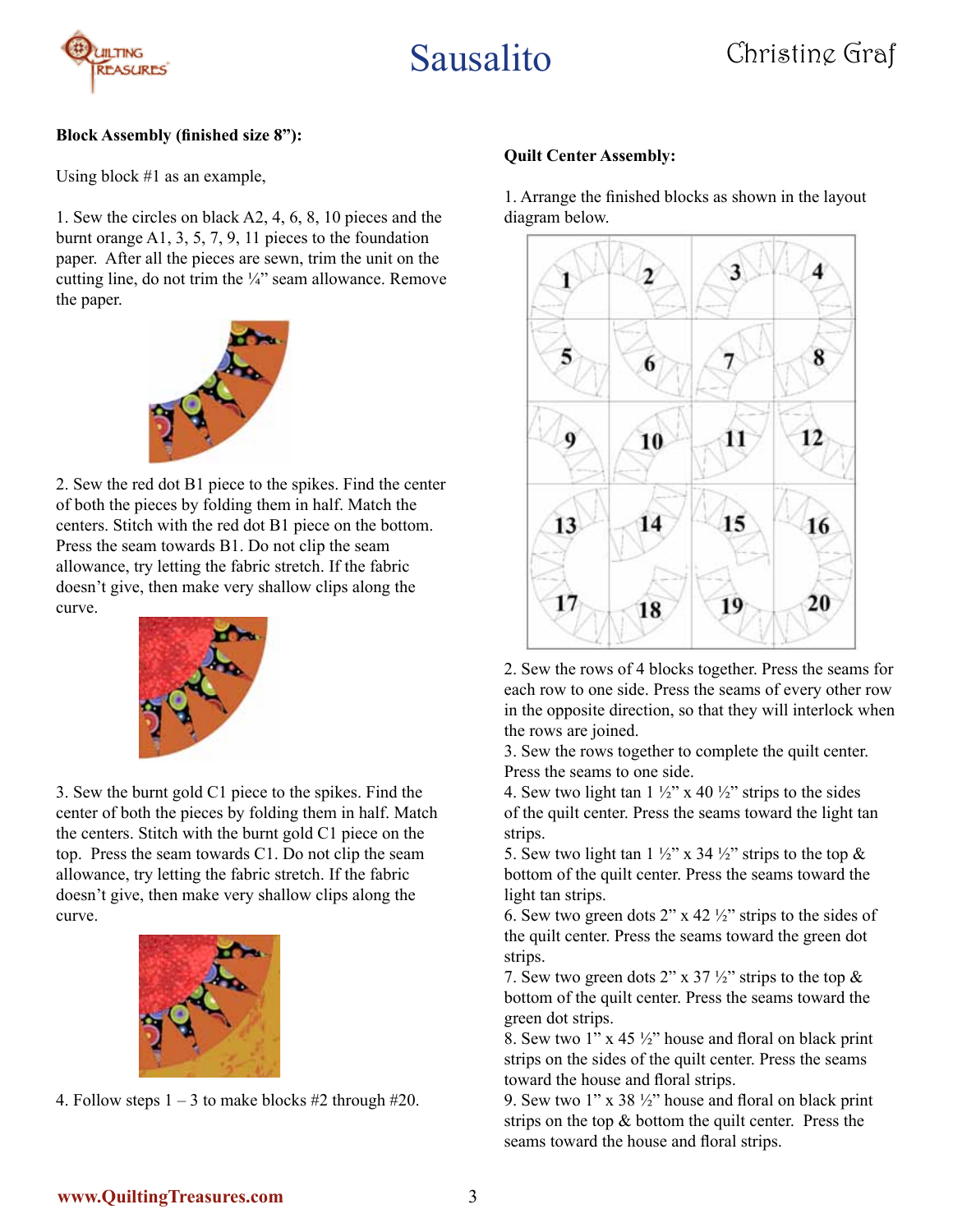

10. Sew two 4  $\frac{1}{2}$ " x 46  $\frac{1}{2}$ " house print strips to the sides of the quilt center. Press the seams toward the house print strips.

11. Sew two 4  $\frac{1}{2}$ " x 46  $\frac{1}{2}$ " house print strips on the top and bottom of the quilt center to complete quilt top. Press the seams toward the house print strips.

#### **Finishing:**

12. To make the backing, cut the 3 **⅛** yard backing fabric into equal lengths of 56" x WOF each. Remove the selvedges from the fabric lengths.

13. Sew the long edges of the two pieces together. Trim the backing to 55" x 63"

Layer the quilt top, batting and backing to make a quilt sandwich. Baste the layers together. Quilt as desired. Trim backing and batting so that they are even with the quilt top.

Bind with house and floral on black print binding strip.

#### **Sausalito Pillow**

Designed by Wendy Sheppard Approximate Finished size: 18" x 18" Block Size: 6" Number of Blocks: 4 Skill Level: Advanced Intermediate

*Note: Previous foundation piecing experience strongly recommended.*

#### **Additional Supplies:**

• Quart sized zip lock bags, at least 4 bags

• Labels for the zip lock bags

#### **How to prepare for foundation piecing a New York Beauty block**

Be sure printer settings are set at "No Scaling". For each block in the pillow, print a copy of the "Sausalito 6" quilt block foundation" . There are 4 blocks in the pillow. **New York Beauty 6" finished Block:** 



Each block consists of 1 quarter circle (B1), 1 corner arc (C1), 5 ray spikes (A2, A4, A6, A8, A10), 4 full background spikes (A3, A5, A7, A9)and 2 half background spikes (A1, A11; these 2 pieces mirror each other).

To maximize fabric use, templates are provided for cutting the spike pieces. Use these with the 3 ¼" x **WOF** strips. Pin the cutting template to the fabric strip and cut on the lines with your rotary ruler and cutter. "Sausalito strip cutting template A1 and A11"



"Sausalito strip cutting template A2 A4 A6 A8 A10"



"Sausalito strip cutting template A3 A5 A7 A9"



To cut pieces C1 and B1; pin the templates to the 7" fabric strips as shown in the diagrams below.



Cutting piece B1 alone diagram (4" strip)



*Note: After cutting each of the pieces for the block, place them in the zip lock bag labeled with the corresponding block number. The number of the block that contains each piece is listed in bold print with the cutting directions. See the* **example** *below;*

Red dots print fabric (22220R) Cut 1 strip @ 7" x WOF; sub cut One C1 piece C1 blocks; **2←Block number** From the remainder of the strip cut 2 strips  $(a)$  3  $\frac{1}{4}$  x WOF; cut 10 ray spikes from one strip. A2, 4, 6, 8, 10 Ray Spikes (2 blocks); **2, 3 ←Block numbers** From the other  $3\frac{1}{4}$ " strip; cut 2 half background spikes & 4 full background spikes A1, 3, 5, 7, 9, 11 Background Spikes (1 block); **1 ←Block number**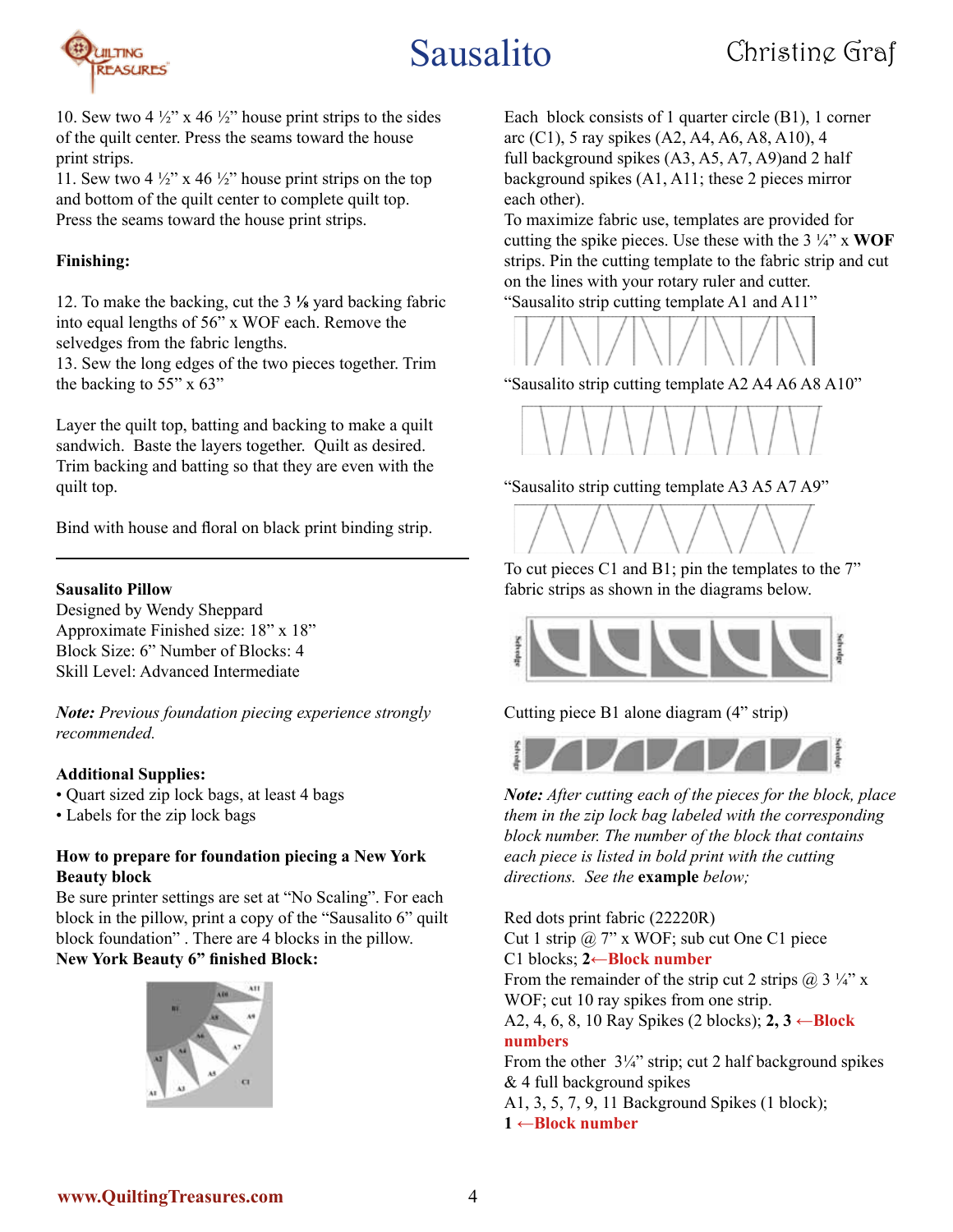

*Note: Remember that each block will need 5 ray spikes (A2, A4, A6, A8, and A10), 4 full background spikes (A3, A5, A7, and A9) and 1 each of the half back ground spikes (A1 & A11).*

**Cutting Directions: WOF** = width of fabric

### **House print fabric (22213J)**

• Cut 2 strips  $\omega$  3" x **WOF**; sub cut 2  $\omega$  3" x 13  $\frac{1}{2}$ " and 2 @ 3" x 18 **½**" .

#### **Light tan fabric (22221E)**

• Cut 2 strips  $\omega$  1" x **WOF**; sub cut 2  $\omega$  1" x 12  $\frac{1}{2}$ " and  $2$  (a) 1" x 13  $\frac{1}{2}$ ".

• Cut 1 strip @ 3¼" x **WOF**; cut 6 half background spikes and 12 full background spikes. A1, 3, 5, 7, 9, 11 Background Spikes (3 blocks); **2, 3, 4**.

#### **Burnt gold fabric (22221S)**

• Cut 1 strip @ 4 ½" x **WOF**; sub cut Two B1 pieces. B1 blocks; **2, 3**.

#### **Burnt orange fabric (22221O)**

• Cut 1 strip @ 7" x **WOF**; sub cut One C1 piece. C1 block; **3**.

#### **Red dots print fabric (22220R)**

• Cut 1 strip @ 7" x **WOF**; sub cut One C1 piece. C1 block; **2** From the remainder of the strip cut 2 strips  $3\frac{1}{4}$ " wide; cut 10 ray spikes from one strip. A2, 4, 6, 8, 10 Ray Spikes (2 blocks); **2, 3** From the other  $3\frac{1}{4}$ " strip; cut 2 half back ground spikes and 4 full background spikes. A1, 3, 5, 7, 9, 11 Background Spikes (1 block); **1**

#### **Circles on black print fabric (22218J)**

• Cut 1 strip @ 7" x **WOF**; sub cut One C1 piece C1 block; **1**. Trim the remaining strip to  $3\frac{1}{4}$ " wide; sub cut 10 ray

spikes. A2, 4, 6, 8, 10 Ray Spikes (2 blocks); **1, 4**.

#### **Circles on white print fabric (22218Z)**

• Cut 1 strip @ 7" x **WOF**; sub cut One C1 piece and one B1 piece. C1 block; **4**. B1 block; **1**.

### **Patchwork print fabric (22217O)**

• Cut 1 strip @ 4 ½" x **WOF**; sub cut one B1 piece B1 block; **4**.

#### **Blocks Assembly (finished size 6")**:

Using block #1 as an example,

1. Sew the circles on black A2, 4, 6, 8, 10 and the red dots print A1, 3, 5, 7, 9, 11 pieces to the foundation paper. After all the pieces are sewn, trim the unit on the cutting line, do not trim the ¼" seam allowance. Remove the paper.



2. Sew the circles on white B1 piece to the spikes. Find the center of both the pieces by folding them in half. Match the centers. Stitch with the circles on white B1 piece on the bottom. Press the seam towards B1. Do not clip the seam allowance, try letting the fabric stretch. If the fabric doesn't give, then make very shallow clips along the curve.



3. Sew the circles on black C1 piece to the spikes. Find the center of both the pieces by folding them in half. Match the centers. Stitch with the circles on black C1 piece on the top. Press the seam towards C1. Do not clip the seam allowance, try letting the fabric stretch. If the fabric doesn't give, then make very shallow clips along the curve.



4. Follow steps  $1 - 3$  to make blocks #2 through #4.

#### **www.QuiltingTreasures.com**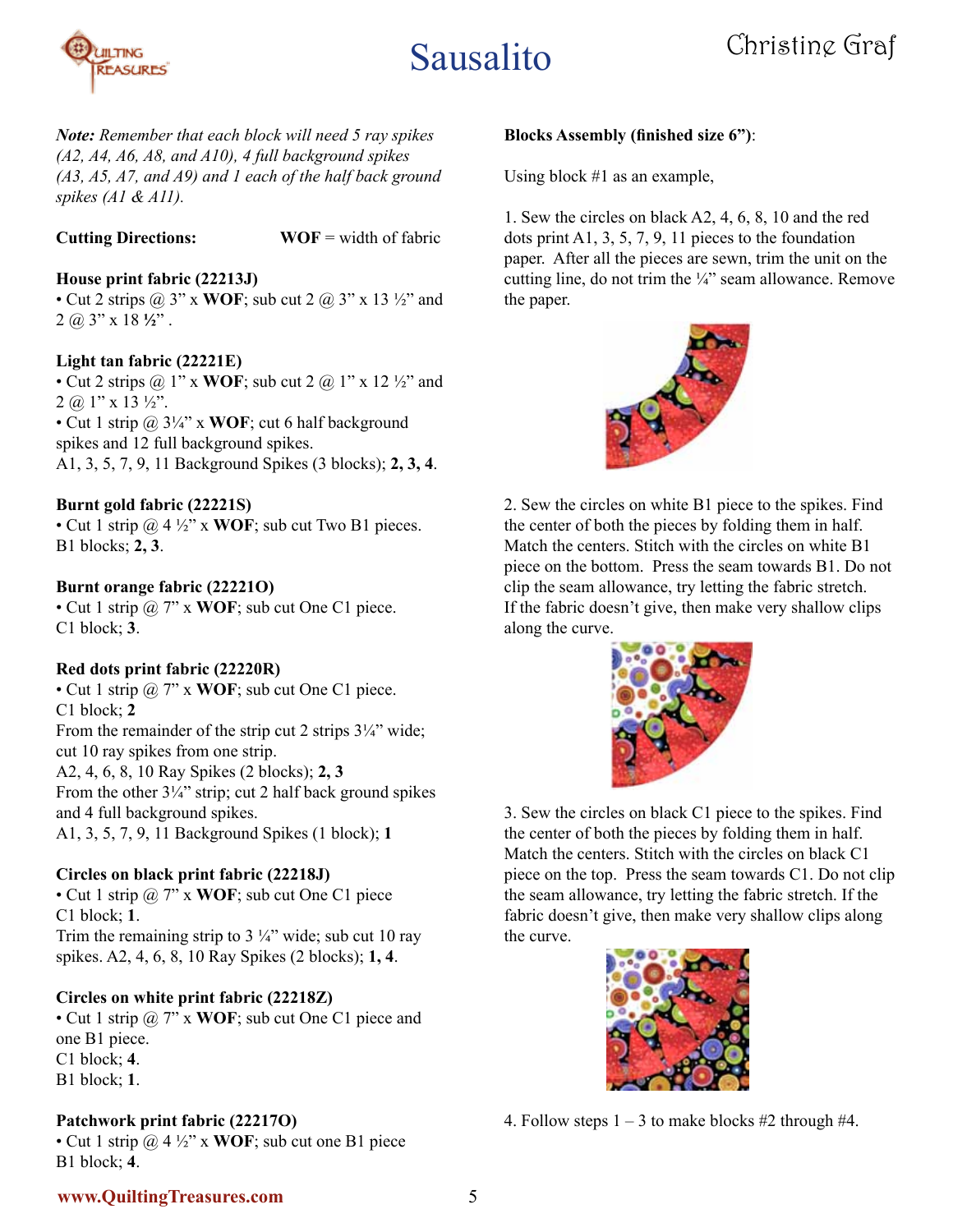

#### **Pillow Center Assembly:**

1. Arrange the finished blocks as shown in the layout diagram below.





2. Sew the top 2 blocks together to make a row. Repeat with the bottom two blocks. Press the seams in opposite directions, so that they will interlock when the rows are joined.

3. Sew the rows together to complete the pillow center. Press the seam to one side.

4. Sew two light tan  $1"$  x  $12\frac{1}{2}$ " strips to opposite sides of the quilt center. Press the seams toward the light tan strips.

5. Sew two light tan 1" x 13  $\frac{1}{2}$ " strips to the remaining opposite sides of the quilt center. Press the seams toward the light tan strips.

6. Sew two 3" x 13  $\frac{1}{2}$ " house print strips to opposite sides of the quilt center. Press the seams toward the house print strips.

7. Sew two  $3''$  x 18  $\frac{1}{2}$ " house print strips to the remaining opposite sides of the quilt center to complete pillow top. Press the seams toward the house print strips.

#### **Finishing:**

1.Lay the pillow top on the backing fabric, right sides together, and cut the backing to size. Sew three sides together using a ½" seam allowance. On the fourth side, sew ⅓ way from each corner, leaving the middle un-sewn.

2. Press the pillow flat and then turn it right side out. 3. Stuff pillow firmly, and then hand stitch the opening closed.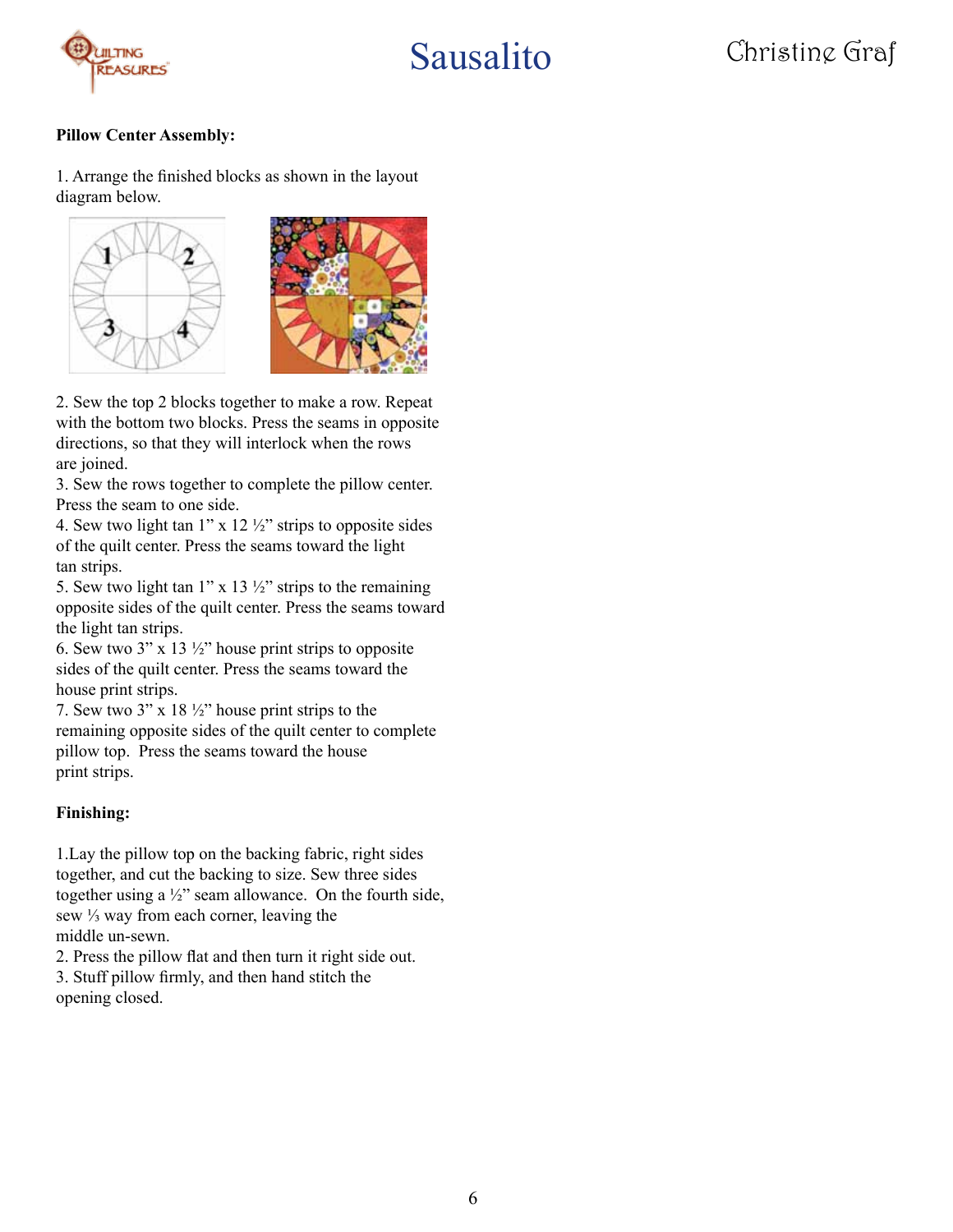

## Sausalito - Paper Piecing Cutting Templates Christine Graf

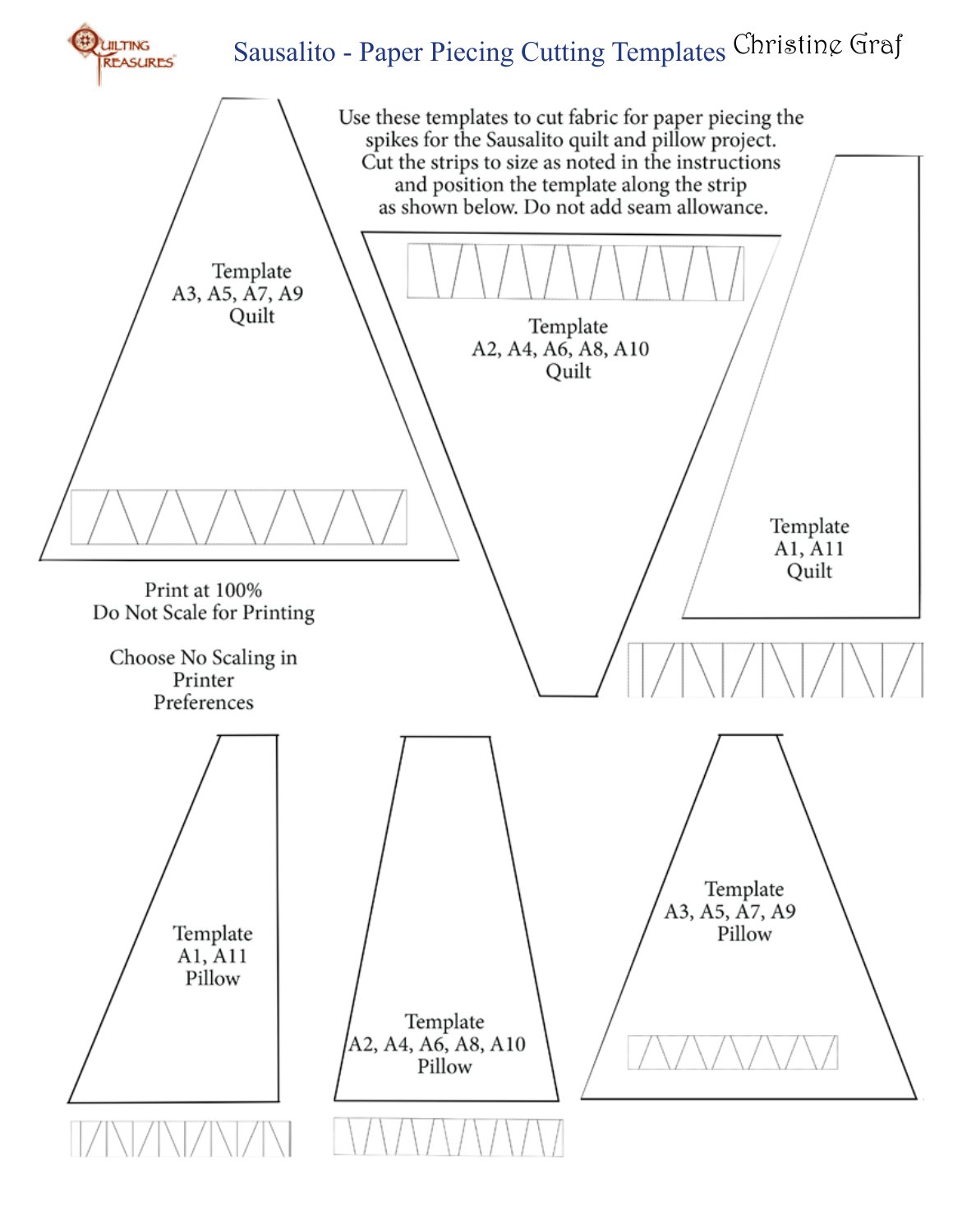

## Sausalito - 8" Quilt Block Templates Christing Graf

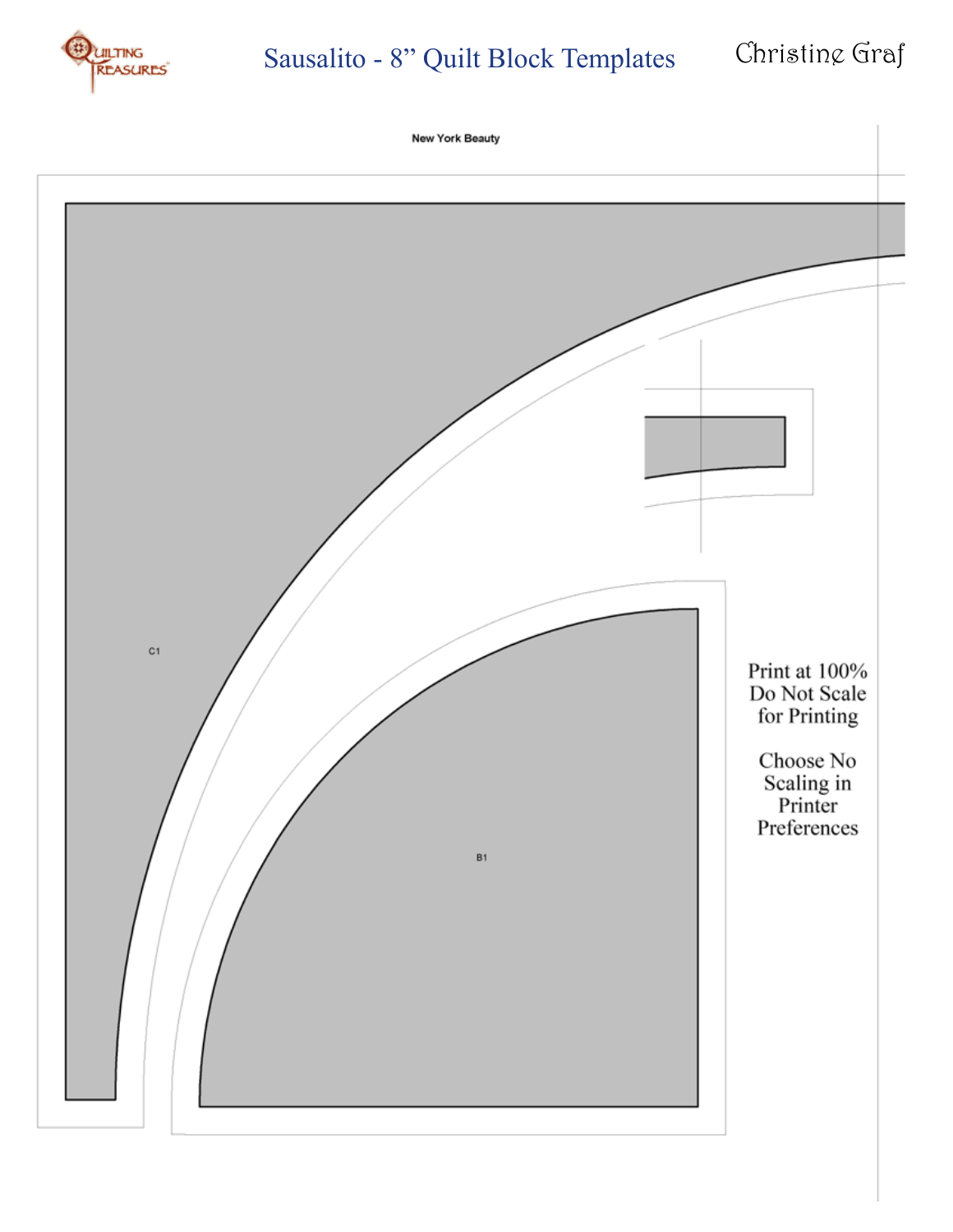

## Sausalito - 8" Quilt Block Foundation Christing Graf